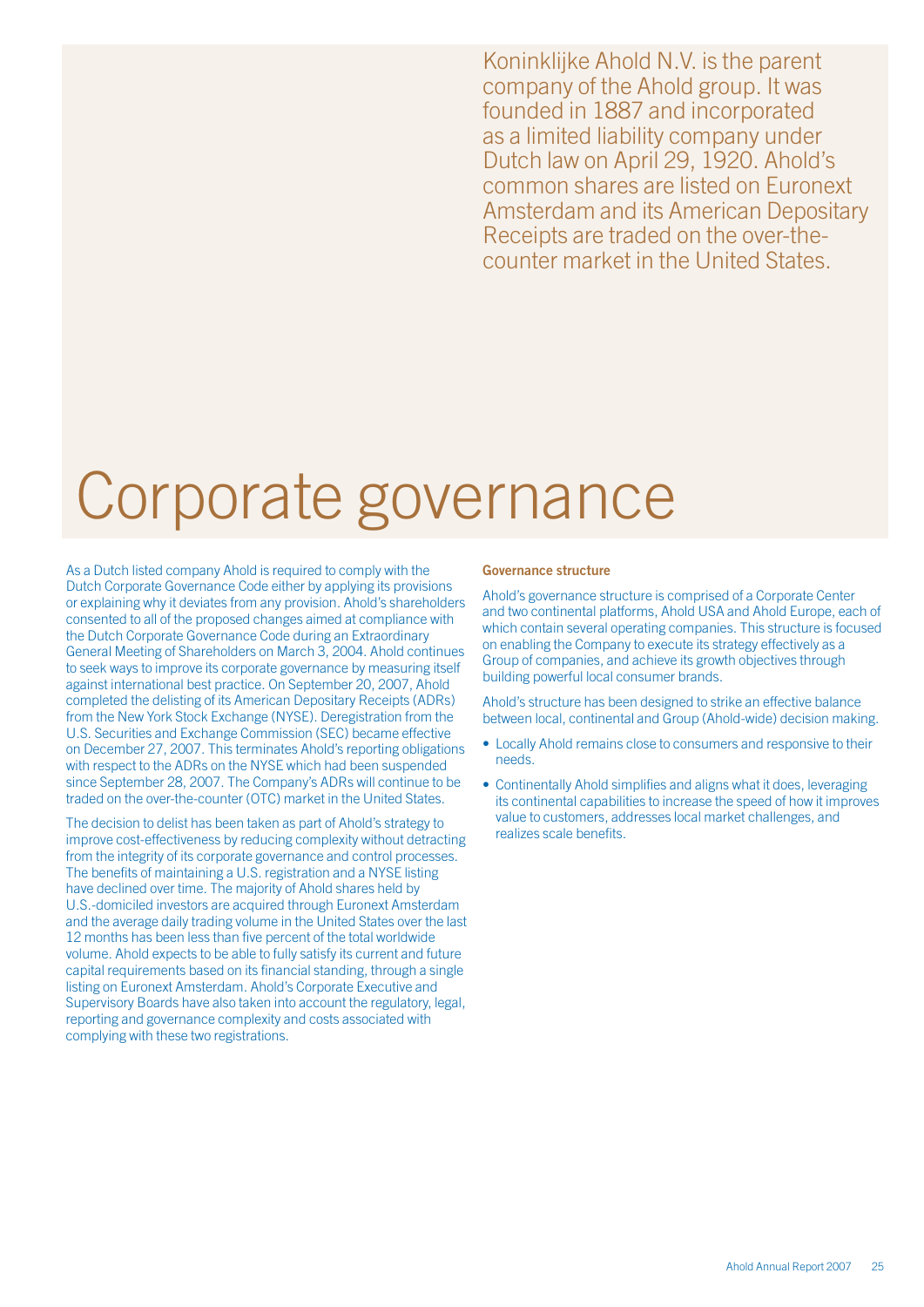The following diagram shows the governance structure of Ahold and its businesses.



A list of subsidiaries, joint ventures and associates is included in Note 35 to the consolidated financial statements in this Annual Report.

# Corporate Executive Board

Ahold is managed by the Corporate Executive Board, which is supervised and advised by the Supervisory Board. The Corporate Executive Board as a whole is responsible for the management and the general affairs of Ahold.

### Composition

Ahold's Articles of Association provide that the Corporate Executive Board must consist of at least three members. In the event that one or more members of the Corporate Executive Board is absent or ceases to hold office, the remaining members or the sole remaining member will conduct the management of the Company. At the Annual General Meeting of Shareholders on May 3, 2007, Dick Boer was appointed to the Corporate Executive Board, on which he had been serving as acting member since May 10, 2006. Following the joint decision of the Supervisory Board and Anders Moberg that given the completion of the Road to Recovery of Ahold and the entering by Ahold into a new era, it was in the best interest of all concerned that Anders Moberg would resign as per July 1, 2007, the Supervisory Board appointed John Rishton as acting President and Chief Executive Officer. Kimberly Ross was appointed Deputy Chief Financial Office per the same date.

On November 15, 2007, the Supervisory Board appointed John Rishton as President and Chief Executive Officer, and Kimberly Ross as Executive Vice President and Chief Financial Officer. She assumed the position of acting Corporate Executive Board member and will be nominated for appointment to the Corporate Executive Board at the Annual General Meeting of Shareholders scheduled for April 23, 2008. Also, Peter Wakkie is available for another term,

# and the Supervisory Board will propose to the General Meeting of Shareholders to reappoint him as member of the Corporate Executive Board.

### Appointment, suspension and dismissal

The General Meeting of Shareholders appoints, suspends, or dismisses a Corporate Executive Board member by an absolute majority of votes cast, upon a proposal made by the Supervisory Board. If another party makes the proposal, an absolute majority of votes cast, representing at least one-third of the issued share capital, is required. If this qualified majority is not achieved but a majority of the votes exercised was in favor of the proposal, then a second meeting may be held. In the second meeting, only a majority of votes exercised, regardless of the number of shares represented at the meeting, is required to adopt the proposal to appoint, suspend or dismiss a Corporate Executive Board member.

Corporate Executive Board members are appointed for a term of four years and may be reappointed for additional terms not exceeding four years. The Supervisory Board may at any time suspend a Corporate Executive Board member.

### Remuneration

The General Meeting of Shareholders on May 18, 2006 adopted the remuneration policy for Corporate Executive Board members. Details on this policy can be found in the "Remuneration" section of this Annual Report.

For detailed information on the individual remuneration of Corporate Executive Board members, see Notes 31 and 32 to the consolidated financial statements in this Annual Report.

### Retirement and reappointment schedule

| Name         | Date of birth     | Date of initial<br>appointment | Date of possible<br>reappointment |
|--------------|-------------------|--------------------------------|-----------------------------------|
| John Rishton | February 21, 1958 | May 18, 2006                   | 2010                              |
| Peter Wakkie | June 22, 1948     | November 26, 2003              | 2008                              |
| Dick Boer    | August 31, 1957   | May 3, 2007                    | 2011                              |

The Corporate Executive Board Charter can be found in the corporate governance section of our website at www.ahold.com.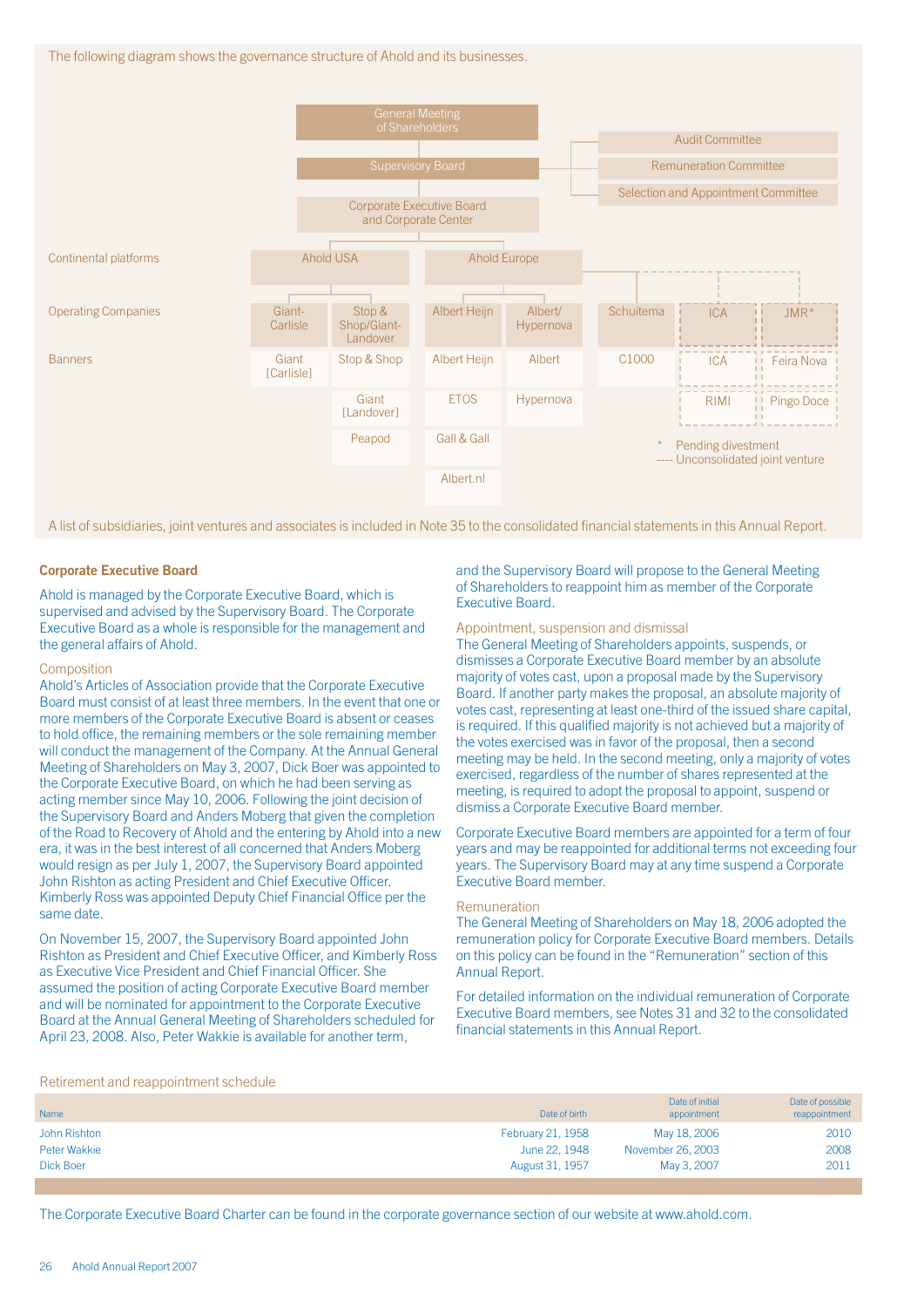# Supervisory Board

The Supervisory Board is responsible for supervising and advising the Corporate Executive Board and overseeing the general course of affairs and the strategy of the Company. The Supervisory Board is guided in its duties by the interests of Ahold, taking into consideration the overall good of the enterprise and the relevant interests of all those involved in the Company.

The Supervisory Board is responsible for monitoring and assessing its own performance.

Ahold's Articles of Association require the approval of the Supervisory Board for certain major resolutions proposed to be taken by the Corporate Executive Board, including:

- Issuance of shares;
- Acquisitions, redemptions, repurchases of shares and any reduction in issued and outstanding capital;
- Allocation of duties within the Corporate Executive Board and the adoption or amendment of the Corporate Executive Board Charter; and
- Significant changes in the identity or the nature of the Company or its enterprise.

# Appointment

The General Meeting of Shareholders appoints, suspends or dismisses a Supervisory Board member by an absolute majority of votes cast, upon a proposal made by the Supervisory Board. If another party makes the proposal, an absolute majority of votes cast, representing at least one-third of the issued share capital, is required. If this qualified majority is not achieved but a majority of the votes exercised was in favor of the proposal, then a second meeting may be held. In the second meeting, only a majority of votes exercised, regardless of the number of shares represented at the meeting, is required. A Supervisory Board member is appointed for a four-year term and is eligible for reappointment. However, a Supervisory Board member may not serve for more than 12 years.

# Committees of the Supervisory Board

The Supervisory Board has established the following permanent committees:

### *Audit Committee*

The Audit Committee assists the Supervisory Board in its responsibilities to oversee financing, financial statements, the financial reporting process and the system of internal business controls and risk management. It is also responsible for preapproving all audit services and permitted non-audit services.

# *Selection and Appointment Committee*

The Selection and Appointment Committee makes recommendations to the Supervisory Board regarding candidates for service on the Corporate Executive Board and the Supervisory Board.

# *Remuneration Committee*

The Remuneration Committee recommends the remuneration policy for the Corporate Executive Board to be adopted by the General Meeting of Shareholders, prepares proposals to the Supervisory Board for remuneration of individual members of the Corporate Executive Board and advises the Corporate Executive Board on the level and structure of compensation for other senior personnel.

The following charters can be found in the corporate governance section of Ahold's website at www.ahold.com: the Supervisory Board Charter, the Audit Committee Charter, the Remuneration Committee Charter and the Selection and Appointment Committee Charter.

# Conflict of interest

Each member of the Supervisory Board is required to immediately report any potential conflict of interest to the Chairman of the Supervisory Board and provide him with all relevant information. Each member of the Corporate Executive Board is required to immediately report any potential conflict of interest to the Chairman of the Supervisory Board and to the other members of the Corporate Executive Board and provide the Chairman of the Supervisory Board and the other members of the Corporate Executive Board with all relevant information. The Chairman determines whether there is a conflict of interest. If a member of the Supervisory Board or a member of the Corporate Executive Board has a conflict of interest with the Company, the member may not participate in the discussions and/or decision-making process on a subject or transaction in relation to the conflict of interest. The Chairman of the Supervisory Board shall arrange for such transactions to be disclosed in the Annual Report. No such conflicts of interest occurred in 2007. In accordance with provision III.6.4 of the Dutch Corporate Governance Code, Ahold reports that no transactions between the Company and legal or natural persons who hold at least 10 percent of the shares in the Company have occurred in 2007.

# Shares and shareholders' rights

For details on the number of outstanding shares, see Note 20 to the consolidated financial statements included in this Annual Report. For details on listings, share performance, and dividend policy with respect to Ahold's common shares, see the "Investor relations" section.

# Issue of additional shares and pre-emptive rights

Shares may be issued pursuant to a resolution of the General Meeting of Shareholders upon a proposal of the Corporate Executive Board with the approval of the Supervisory Board. The General Meeting of Shareholders may resolve to delegate this authority to the Corporate Executive Board for a period not exceeding five years. A resolution of the General Meeting of Shareholders to issue shares or to authorize the Corporate Executive Board to do so is subject also to the approval of each class of shares whose rights would be adversely affected by the proposed issuance or delegation. The General Meeting of Shareholders approved a delegation of this authority to the Corporate Executive Board, subject to the approval of the Supervisory Board until and including November 3, 2008 with respect to the issuance and/or granting of rights to acquire common shares up to a maximum of 10 percent of the outstanding common shares.

Holders of common shares have a pre-emptive right to purchase common shares upon the issue of new common shares in proportion to the aggregate amount of their existing holdings of Ahold's common shares. According to the Company's Articles of Association, this pre-emptive right does not apply in respect of any issuance of shares to employees of Ahold. The General Meeting of Shareholders may resolve to restrict or exclude pre-emptive rights. The General Meeting of Shareholders may also designate by resolution the Corporate Executive Board for a period not exceeding five years as the corporate body authorized to restrict or exclude pre-emptive rights. An absolute majority of votes cast in the General Meeting of Shareholders is required to adopt a resolution to restrict or exclude rights or to delegate this authority to the Corporate Executive Board, provided that at least one-half of the issued and outstanding share capital is represented at such meeting. A majority of at least two-thirds of the votes cast is required if less than one-half of the issued and outstanding share capital is represented. The General Meeting of Shareholders has delegated the authority to restrict or exclude the pre-emptive rights of holders of common shares upon the issuance of common shares and/or upon the granting of rights to subscribe for common shares to the Corporate Executive Board until and including November 3, 2008.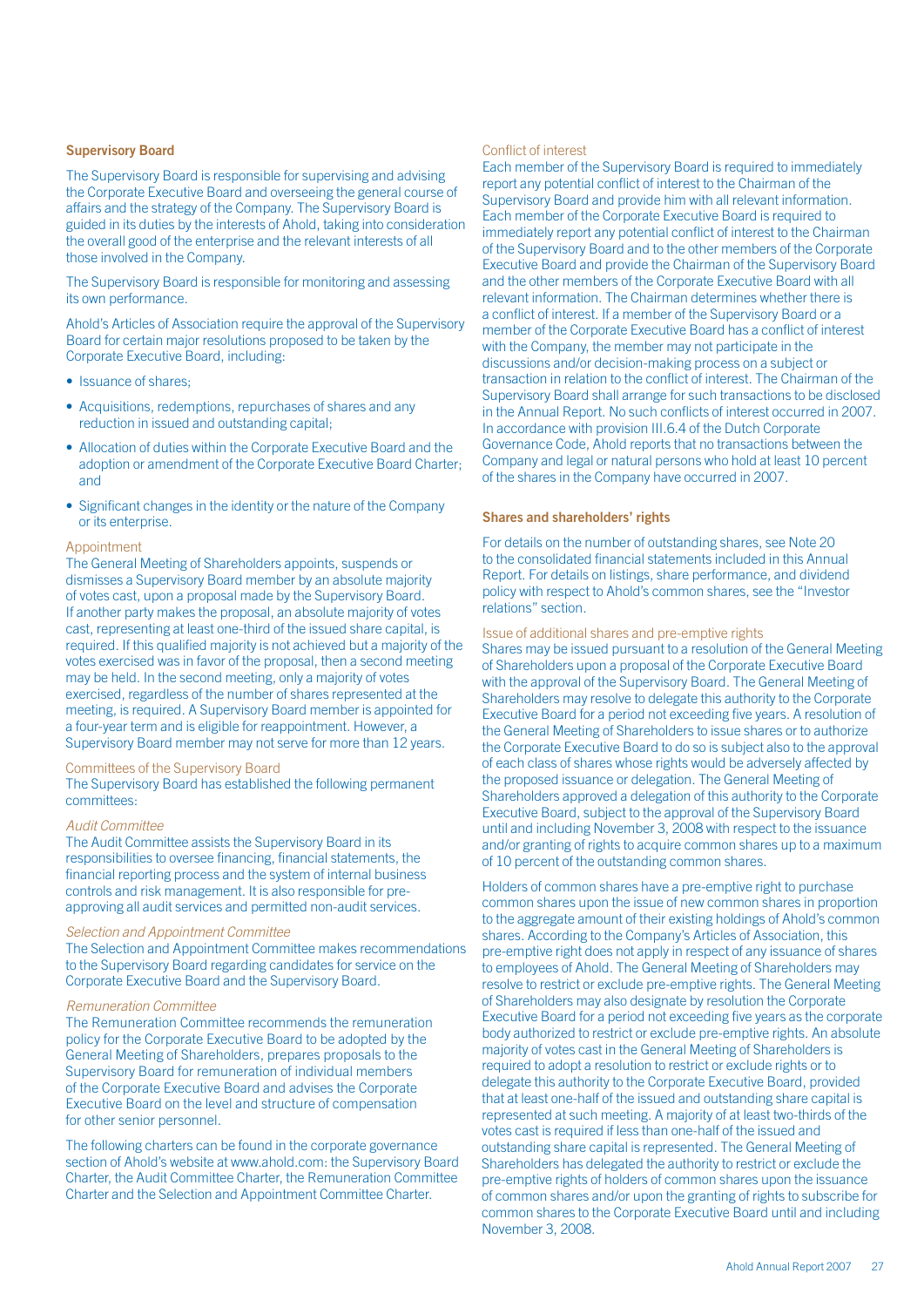# Corporate governance

### General Meeting of Shareholders

Ahold's shareholders exercise their rights through an Annual and Extraordinary General Meetings of Shareholders. These meetings must be held in the Netherlands, and specifically in the municipalities of Zaanstad, Amsterdam, The Hague, Rotterdam, Utrecht, Amersfoort or Haarlemmermeer. Each year, no later than six months after the end of the financial year of the Company, Ahold is required to convene an Annual General Meeting of Shareholders. Additional Extraordinary General Meetings of Shareholders may be convened at any time by the Supervisory Board, the Corporate Executive Board or by one or more shareholders representing at least 10 percent of the issued share capital. The agenda for the Annual General Meeting of Shareholders must contain certain matters as specified in Ahold's Articles of Association and under Dutch law. This includes, among other things, the adoption of Ahold's annual financial statements. Shareholders are entitled to propose items to be put on the agenda of the General Meeting of Shareholders provided they hold at least 1 percent of the issued share capital or the shares held by them represent a market value of at least EUR 50 million. Adoption of such a proposal requires a majority of votes cast at the General Meeting of Shareholders representing at least one-third of the issued shares. If this qualified majority is not achieved but a majority of the votes exercised was in favor of the proposal, then a second meeting may be held. In the second meeting, only a majority of votes exercised, regardless of the number of shares represented at the meeting (unless the law or articles of association provide otherwise), is required to adopt the decision. Proposals for matters to be included in the agenda for the General Meeting of Shareholders must be submitted at least 60 days before the day of the meeting. Ahold may, however, refrain from including a matter on the agenda if this would prejudice its vital interests. The General Meeting of Shareholders is also entitled to approve important decisions regarding the identity or the character of Ahold, including major acquisitions and divestments.

The Corporate Executive Board may set a record date to determine that a person may attend and exercise the rights relating to a General Meeting of Shareholders. Shareholders registered at that date are entitled to attend and to exercise the rights of shareholders in respect of such General Meeting of Shareholders, regardless of a sale of shares after the record date. Shareholders may be represented by written proxy.

Ahold is one of the companies participating in the Shareholder Communication Channel ("Stichting Communicatiekanaal Aandeelhouders"). The Company has used the Shareholder Communication Channel to distribute the agenda for the Annual General Meeting of Shareholders and a voting instruction form that allows shareholders to grant power to an independent proxy holder, either by mail or via the internet.

Holders of ADRs will receive notice from The Bank of New York, the Depositary for Ahold's ADR facility, whenever it receives notice of a General Meeting of Shareholders or solicitation of consents or proxies of holders of common shares. The Depositary will provide a statement that the owners of ADRs on the record date will be entitled to instruct the Depositary as to the exercise of any voting rights represented by the common shares underlying their ADRs. If the Depositary does not receive instructions from any owner, the Depositary will deem the owner to have instructed the Depositary to give a discretionary proxy to a person designated by Ahold for the underlying common shares.

### Voting rights

Each common share gives the right to cast one vote. Subject to certain exceptions provided by Dutch law or Ahold's Articles of Association, resolutions are passed by a majority of the votes cast. A resolution to amend the Articles of Association that would change the rights vested in the holders of a particular class of shares requires the prior approval of a meeting of that particular class. A resolution

to dissolve the Company may be adopted by the General Meeting of Shareholders following a proposal of the Corporate Executive Board made with the approval of the Supervisory Board. Any proposed resolution to wind up the Company must be disclosed in the notice calling the General Meeting of Shareholders at which that proposal is to be considered.

No votes may be cast at a General Meeting of Shareholders in respect of shares that are held by Ahold or any of its subsidiaries. These shares are not taken into account for the purpose of determining how many shareholders are voting and are represented, or how much of the share capital is represented at a General Meeting of Shareholders.

Holders of depositary receipts with respect to cumulative preferred financing shares may attend the General Meeting of Shareholders. The voting rights on the underlying shares may be exercised by Stichting Administratiekantoor Preferente Financierings Aandelen Ahold ("SAPFAA"), a foundation organized under the laws of the Netherlands in the manner described in Note 24 to the consolidated financial statements in this Annual Report.

# Cumulative preferred financing shares

All outstanding cumulative preferred financing shares have been issued to SAPFAA. The purpose of SAPFAA is, among other things, to acquire and hold cumulative preferred financing shares against the issue of depositary receipts, as well as to exercise all voting rights attached to these shares. Holders of depositary receipts can obtain proxies from SAPFAA. Pursuant to its Articles of Association, the board of SAPFAA consists of three members: one A member, one B member and one C member.

The A member is appointed by the general meeting of depositary receipt holders, the B member is appointed by the Company and the C member is appointed by a joint resolution of the A member and the B member. As of March 5, 2008, the members of the board of SAPFAA were:

| Member A: | J.H. Ubas. Chairman |  |
|-----------|---------------------|--|
| Member B: | W.A. Koudijs        |  |
| Member C: | C.W.H. Brüggemann   |  |

Ahold pays a mandatory annual dividend on cumulative preferred financing shares, which is calculated in accordance with the provisions of article 39.4 of the Company's Articles of Association. For further details on cumulative preferred financing shares and the voting rights attached thereto, see Note 24 to the consolidated financial statements in this Annual Report.

### Cumulative preferred shares

No cumulative preferred shares are currently outstanding. Ahold entered into an option agreement with Stichting Ahold Continuïteit ("SAC") designed to exercise influence with respect to a potential change in control over the Company. SAC is a Dutch foundation whose statutory purpose is to safeguard the interests of the Company and all stakeholders in the Company and to resist to the best of its ability influences that might conflict with those interests by affecting the Company's continuity, independence or identity. As of March 5, 2008, the members of the board of SAC were:

| Name                    | Principal or former occupation   |
|-------------------------|----------------------------------|
| N.J. Westdijk, Chairman | Former CEO of Royal Pakhoed N.V. |
| M. Arentsen             | Former CFO of CSM N.V.           |
| G.H.N.L. van Woerkom    | President and CEO of ANWB        |
| W.G. van Hassel         | Former lawyer/former chairman,   |
|                         | <b>Dutch Bar Association</b>     |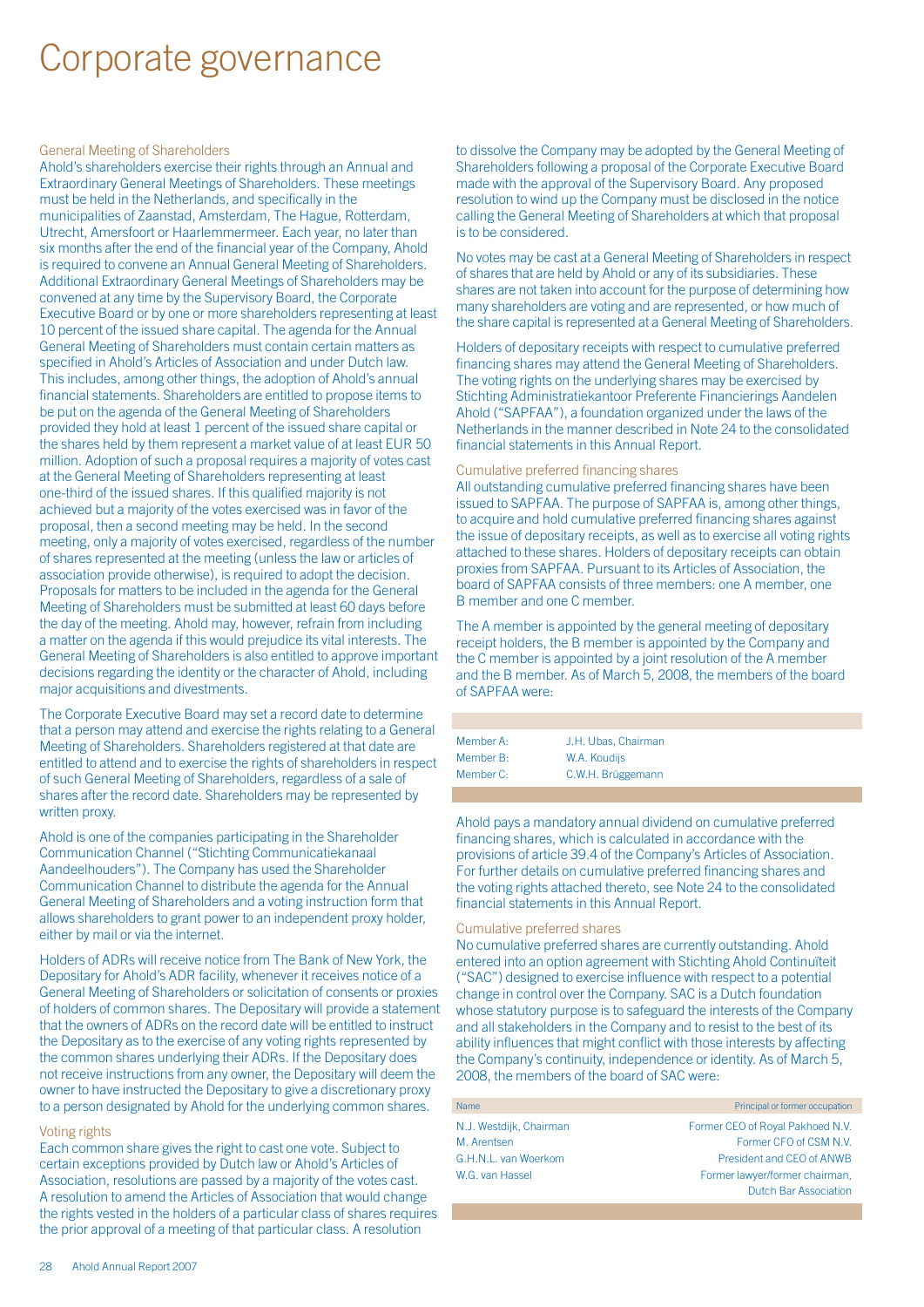SAC is independent of the Company. For details on Ahold's cumulative preferred shares, see Note 20 to the consolidated financial statements in this Annual Report.

#### Repurchase by Ahold of its own shares

Ahold may acquire fully paid shares of any class in its capital for no consideration at any time or for a consideration subject to certain provisions of Dutch law and the Company's Articles of Association, if:

- 1.Shareholders' equity, less the payment required to make the acquisition, does not fall below the sum of paid-in and called-up capital and any reserves required by Dutch law or Ahold's Articles of Association; and
- 2.Ahold and its subsidiaries would thereafter not hold a number of shares exceeding the limit set by law (currently an aggregate nominal value of 10 percent of the issued share capital).

No votes may be exercised on any shares held by Ahold or its subsidiaries in its capital. The resolution of the Corporate Executive Board in respect of an acquisition for consideration by the Company of shares in its capital of any class is subject to the approval of the Supervisory Board. Shares in the Company's own capital may only be acquired if the General Meeting of Shareholders has authorized the Corporate Executive Board to do so. Such authority may apply for a maximum period of 18 months and must specify the number of shares that may be acquired, the manner in which shares may be acquired and the price limits within which shares may be acquired. Ahold may acquire shares in its capital for no consideration or for the purpose of transferring these shares to employees pursuant to share plans or option plans, without such authorization. The Corporate Executive Board has been authorized to acquire shares until and including November 3, 2008, subject to the approval of the Supervisory Board.

On August 30, 2007, Ahold announced a EUR 1 billion share buyback program. The total number of shares repurchased under this program was 96,427,207 common shares at an average price of EUR 10.3702. Of the total shares repurchased, 76,427,207 were cancelled as at January 3, 2008 in accordance with resolutions adopted at Ahold's Annual General Meeting of Shareholders held on May 3, 2007. The remaining 20 million shares repurchased are held by Ahold as treasury shares for delivery under employee share-based compensation plans.

### Major shareholders

Ahold is not directly or indirectly owned or controlled by another corporation or by any government. Except as described under "Cumulative preferred shares" above, the Company does not know of any arrangements that may, at a subsequent date, result in a change of control.

### Significant ownership of voting shares

Pursuant to the Dutch Financial Markets Supervision Act, any person or legal entity who, directly or indirectly, acquires or disposes of an interest in Ahold's capital or voting rights must immediately give written notice to the Netherlands Authority for the Financial Markets ("Autoriteit Financiële Markten") (the "AFM"), if, as a result of that acquisition or disposal, the percentage of outstanding capital interest or voting rights held by that person or legal entity reaches, exceeds or falls below any of the following thresholds:

5 percent, 10 percent, 15 percent, 20 percent, 25 percent, 30 percent, 35 percent, 40 percent, 50 percent, 60 percent, 75 percent and 95 percent.

The obligation to notify the AFM also applies when a percentage of outstanding capital interest or voting rights held by any person or legal entity reaches, exceeds or falls below a threshold as a result of a change in the total outstanding capital or voting rights of Ahold.

In addition local rules may apply to investors.

The following information was obtained from the public notifications on record with the AFM as of March 5, 2008:

| Shareholder                               | Date of disclosure | Capital interest <sup>2</sup> | Voting rights <sup>2</sup> |
|-------------------------------------------|--------------------|-------------------------------|----------------------------|
| Stichting Administratiekantoor Preferente |                    |                               |                            |
| Financieringsaandelen Ahold <sup>1</sup>  | January 3, 2008    | 15.32%                        | 5.87%                      |
| ING Groep N.V.                            | January 15, 2008   | 9.69%                         | 5.43%                      |
| DeltaFort Beleggingen B.V.                | November 1, 2006   | 9.18%                         | 3.28%                      |
| AllianceBernstein Corporation             | September 27, 2007 | 5.01%                         | 4.25%                      |
| Capital Research and Management Company   | February 7, 2008   | 4.91%                         | 5.66%                      |
| <b>Barclays Global Investors</b>          | November 13, 2007  | 4.54%                         | 5.19%                      |
| <b>Brandes Investment Partners Inc.</b>   | November 1, 2006   | 0.00%                         | 9.25%                      |

1 All of the outstanding cumulative preferred financing shares are held by SAPFAA, for which SAPFAA issued corresponding depositary receipts to investors that filed under ING Groep N.V. and DeltaFort Beleggingen B.V.

2 In accordance with the filing requirements the percentages shown include both direct and indirect capital interests and voting rights and both real and potential capital interests and voting rights. Further details can be obtained at www.afm.nl